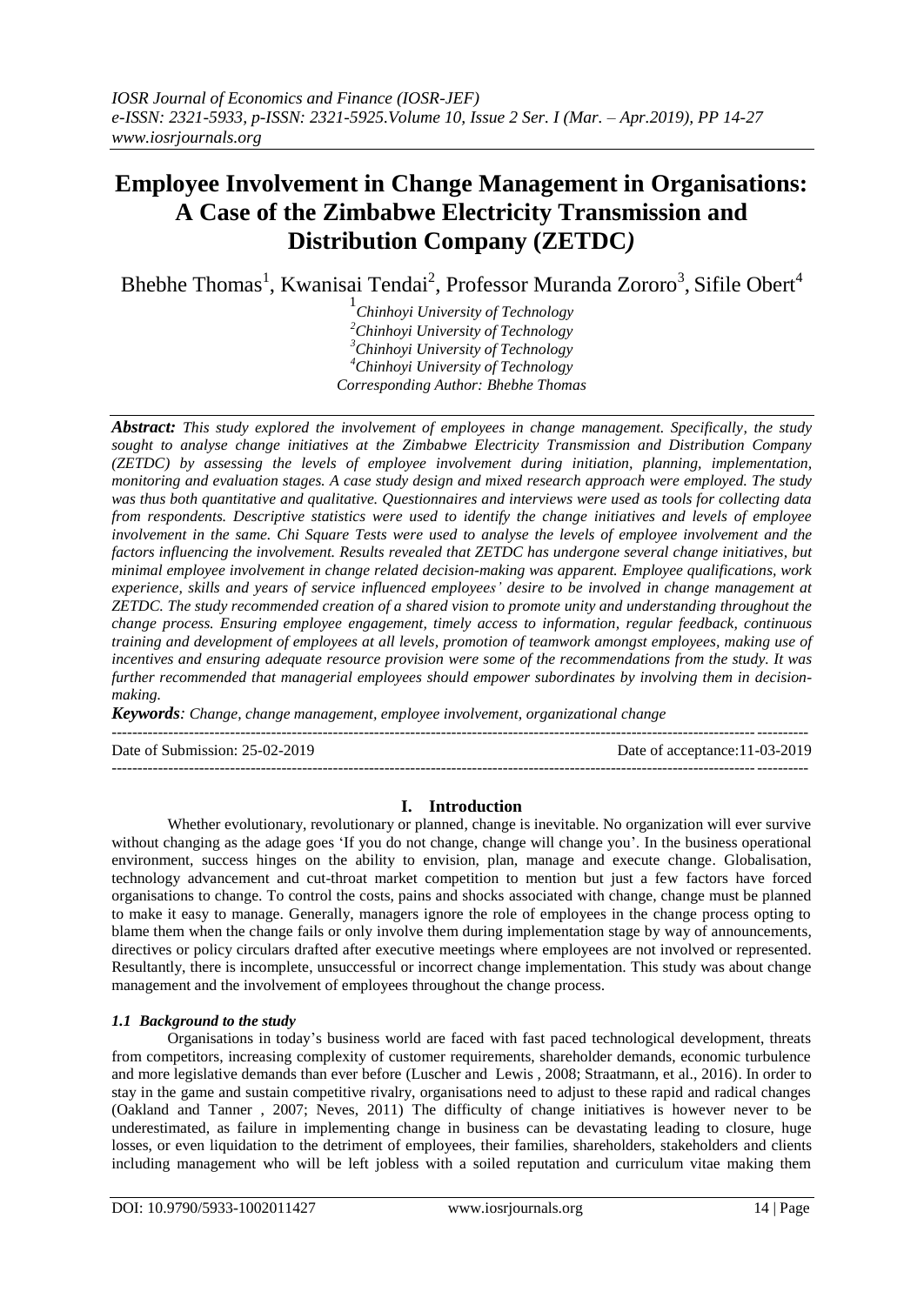unemployable elsewhere (Straatmann, et al., 2016). Corporate failures caused by failure to plan for change account to over 70% of the companies which have gone under (Kotter and Cohen, 2002).

If everyone in the organization in not involved, change time can be a difficult time. Employees become uncertain leading to disgruntlement; customers lose trust and their loyalty fades and shareholders become skeptical through fear of losing their invested funds. Organisations themselves lose on potential returns and the economies in which these organisations operate also suffer (Pryor , et al., 2008; Oakland & Tanner , 2007). Although change is considered to be the only permanent thing in organisations (Armstrong , 2009; Washinton & Hacker , 2005), change plans still need to be meticulously implemented if the desired outcomes are to be attained (Naghibi and Baban, 2011), failure of which organisations will perish.

No matter how critical and useful, change initiatives may seem to be, they cannot be made without involving those affected, especially employees who are often the executors (Naghibi and Baban, 2011). Employee involvement is meant to enhance employee commitment and performance in any change initiative. There is consensus among academics and professionals that in order to successfully manage change initiatives, there is need for employee support. Non-involvement of employees in the change process can lead to dissatisfaction resulting in employees distancing themselves from organisational activities yet their involvement is always a critical success factor.

## *1.2 The Zimbabwe Electricity Transmission and Distribution Company (ZETDC) Contex***t**

Zimbabwe is among other African nations that corporatized the power sector, with such other nations being Kenya in 1995, Egypt in 1997, Nigeria in 1997 and Malawi in 1998 (UNIDO, 2007). Following the unbundling of ZESA Holdings into five subcidiaries, ZETDC (Zimbabwe Electricity Distribution Company) was left to be in charge of power distribution to promote efficiency (Zhou , 2012).

ZETDC"s holding company, Zimbabwe Electricity Supply Authority (ZESA) underwent some transformational change as a way to resolve long-standing problems, key among which were financial as driven by high default rate by ratepayers. This threat almost brought the holding company - ZESA to its knees against an increase in the demand for electricity and high cost of importing power from neighboring countries – South Africa, Zambia and Mozambique. There was also the threat of criminal activities involving illegal power connections, theft of transformers, transformer oil, electric wires and vandalism of equipment. All these demanded ZESA Holdings to change. In order to change and move forward, ZESA unbundled and created subsidiaries namely Zimbabwe Electricity Transmission and Distribution Company **(**ZETDC), Zimbabwe Power Company (ZPC), ZESA Enterprises (ZENT) and Power Tel.

In 2012, ZETDC resolved to change by introducing the electricity pre-paid metering system to counter defaults by rate-payers. The pre-paid metering technology was successfully launched, as the new technology to replace the old conventional billing system that was posing operational challenges to ZETDC (ZESA, 2012). The introduction of this new pre-paid metering system brought with it a number of changes in the manner the organisation used to operate and suddenly 10% of the employees found themselves redundant. Employees were known to illegally connect homes side-stepping the pre-paid meter for a "kick-back" making considerable households get electricity without paying bills to ZESA not to mention the vandalisation of the pre-paid meters themselves.

After the realization of a gap between strategy formulation and implementation, ZETDC embarked on culture change beginning 2015 (Utete, 2016). To that end, the organisation had to work on its structures to be in tandem with the current business strategies, a move which was expected to see a reduction in establishment by around 10%. Such development brought high levels of uncertainty, anxiety and fear as employees at all levels faced the threat of job insecurity. If the required change objectives were to be fully realized, there was need to manage the change initiatives. The place of employees in driving, managing and facilitating change had to be redefined and that is what drove the interest of this study.

## *1.3 Statement of the problem*

Generally, organisations fail to implement change initiatives correctly and completely despite having sound and feasible plans on paper. Failure to fully implement change at ZETDC affected various stakeholders in different ways. In an effort to address the problem of aborted change, employees were identified as a critical factor. There was need for ZETDC to involve employees in the change process but little research had been conducted to explore the concept of employee involvement in organisational change given that most literature on change management is Euro-centric. This gap became the departure point which attracted this study. What then needs to be done for organisations to be in a position to correctly and holistically implement their change plans? This study sought to explore the people side of change and how it promotes success in the implementation of change within organizations with specific reference to ZETDC.

## *1.4 Research objectives*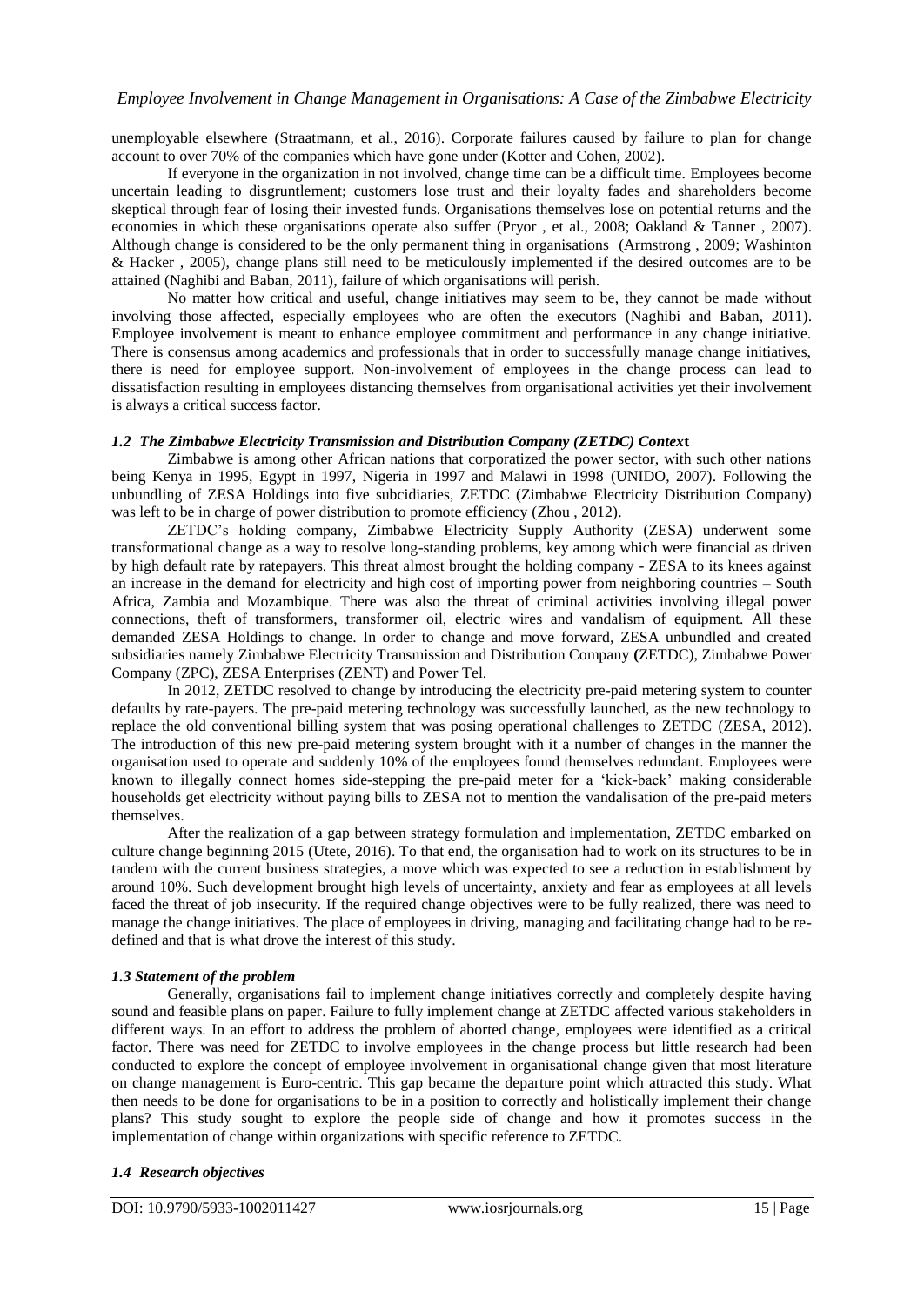The main objective of this study was to explore the involvement of employees in change management at the Zimbabwe Electricity Transmission and Distribution Company (ZETDC). The specific research objectives were**:**

- 1.4.1 To establish the extent to which employees are involved in change initiatives at ZETDC
- 1.4.2 To establish perceptions on factors influencing employee involvement in the change process at ZETDC.
- 1.4.3 To recommend strategies that enhance successful and holistic change implementation which is company- wide driven.

## **II. Literature Review**

#### *2.1 Change Management*

Change management involves getting all concerned stakeholders to accept, participate, own and work with commitment to ensure successful implementation (Fugate et al, 2012). It is a consciuous process to systematically conceptualise, plan, implement, monitor and evaluate organisational change.

#### *2.2 Employee involvement*

Employee involvement refers to direct participation of employees to help an organisation in fulfilling its vision, mission and key deliverables to meet set objectives. In this context, employee involvement refers to employee participation in planned change which takes on board employees' views and inputs from conceptualization or ideation right through to planning, implementation, monitoring and evaluation including tapping their expertise in problem-solving.

#### *2.3 Change*

Change refers to the state of transition from the current to a better future state. Often, the words change and innovation move hand in hand. While change is improving on the current, innovation refers to change which is novel such as coming up with an idea which is completely new. Organisational change is movement of an organisation from its existing state towards a desired future state so as to improve on its effectiveness and efficiency in achieving set targets and customer delight.

## *2.4 Change problems at ZETDC*

Transformation efforts by ZETDC have been hindered by several challenges which include rampant corruption, political interference, insufficient funds, lack of buy-in from staff, vandalism, poor debt recovery for electricity consumed and billed as well as a heavy wage bill (Utete, 2016). Change initiatives at ZETDC have not always been a success as there has been a gap between strategy formulation and implementation. To bridge this gap, the organisation embarked on a culture change journey.

#### *2.5 Employee Involvement*

Over the past three decades, the need to integrate employee involvement as part of a business imperative aiming at improving productivity has taken centre stage (Gratton, 2004, Harrison and Freeman, 2014). Employee involvement denotes an approach in which all the employees participate in project and workrelated decisions for improvement purposes (Hussain et al, 2017). The realisation that the person performing the job is best positioned to identify and pinpoint any areas that require change is the principle behind this approach. This approach is in tandem with the Japanese philosophy Poka Yoke. A *poka-yoke* is any strategy in any process that helps employees to avoid (*yokeru*) mistakes (*poka*). Its purpose is to eliminate errors in a process by preventing, correcting or drawing attention to management. In short, continuous improvement and continuous change should be driven by the employees – they know how, what, when and why change is necessary (Wilkinson et al., 2013, Qi and Wang, 2016). Employee involvement takes place at different levels, in different forms and at different times. Approaches to employee involvement vary from sharing information, providing input, making suggestions, engaging in self-directed responsibilities such as setting goals, making business decisions, solving problems and also evaluation feedback on performance (Qi and Wang 2016). Teamwork, motivation, participation, performance appraisal, recognition and rewards are the major components relating to employee involvement.

#### *2.6 Rationale for employee involvement*

The involvement, participation and empowerment of employees in decision-making are among the important antecedents to the people side of change management. Employees are either the change implementers or the change recipients thus their ultimate commitment does determine the extent to which the change initiatives will be a success making them a critical change ingredient (Georgalis, et al., 2015). If employees take part in decision making, they are more likely to implement and support the change initiatives (Besterfield ,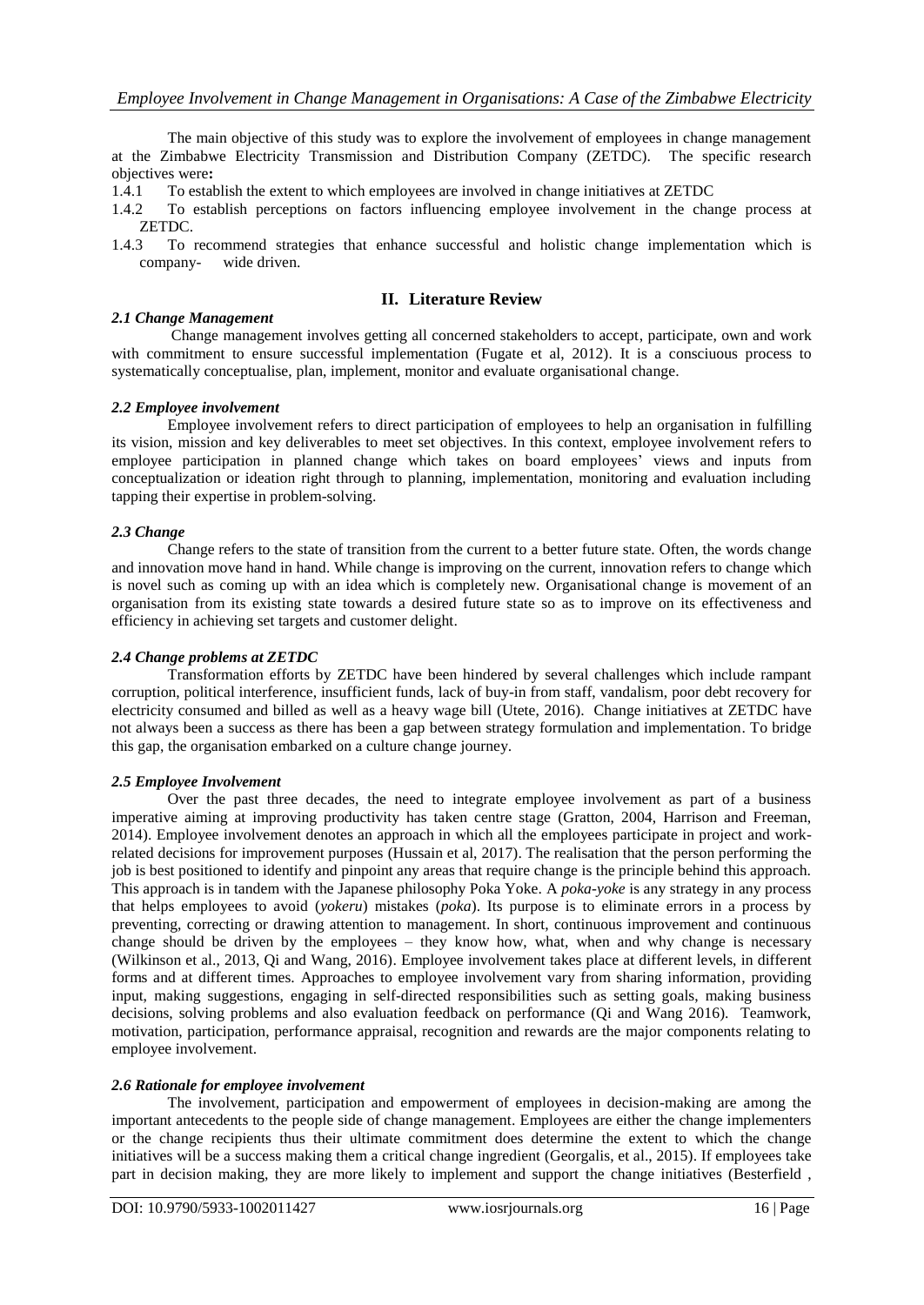2005). Employee involvement promotes more effective communication and reduce industrial friction. Levels of employee moral are known to improve through employee involvement as it creates a sense of belonging. Employee involvement promotes change acceptance. Where there is employee involvement, levels of commitment amongst employees towards goal attainment tend to be high. Employee involvement works for the good of any given change plan. The people side of change management is as important as the technical side thus the human element cannot be ignored (Fugate, et al., 2012, Georgalis, et al., 2015). If employee's contributions are taken on board, the final output may surpass the initially anticipated outcome (Georgalis , et al., 2015).

## *2.7 Change management*

Change has become synonymous with standard business practices and for organisations, the only way to stay competitive is to change. Change for organisations and individuals is inevitable thus both organisations and individuals should develop coping strategies to deal with change. Change management can be regarded as a systematic way through which organisations and people deal with change (Song , 2009). Change management can be viewed as the activities that are involved in the definition of attitudes, behaviours, norms and values which will uphold the new ways of doing things. In different wording, change management is the continuous process of organisational renewal in terms of direction, structure as well as capabilities such as to suit the ever changing demands of the business environment and that of various stakeholders (Wiesner, et al., 2017).

## *2.8 Types of change*

Evolutionary change is slow change, always associated with Charles Darwin"s Theory of Evolution. This type of change is natural, progressive and slow such that it may not be noticed. On the other hand, revolutionary change is fast change. It is sudden and sometimes violent, shocking and unbelievable. Under revolutionary change, things can take a complete turn overnight. Planned change is deliberate, it is well-thought out, controlled and managed (Liu, 2009). It can be fine-tuned, adjusted, re-directed, guided, monitored, evaluated and controlled. Most change in organisations should be planned and this is where the involvement of employees is critical. The planned approach to change management is underpinned by assumptions that organisations operate in constant and stable environments where outcomes are pre-determined through deliberate efforts (Senior, 2002, Bamford & Forrester , 2003, Liu, 2009, Bhattacharyya , 2013).

## *2.9 Resistant to change*

Resistance occurs when employees in an organisation try to preserve their sense of identity and meaning by holding on to their old ways of doing things (Washington & Hacker , 2006). In managing resistance during change times, communication is key. Judson (1991) argued that there are six factors that determine an organisation"s level of resistance to change namely; feelings about the change in general, conflict between the existing culture to be changed and that which is to be introduced, the number of unanswered questions that arise, some historical events about the pain brought by previously failed change, the extent to which change threatens basic needs and the extent to which the change will impact on feelings of self-importance and worth (Wilkinson , et al., 2013).

However, Fugate et al (2012) argue that there is no worker and no human being who resists change. People of all ages, gender or races desire change and they have innate ability to welcome it. They argue that from babyhood, employees themselves grew to know that life is all about change. Employees have experience of unstoppable change when they grew from neonate, babyhood, infant, childhood, adolenscent right up to adulthood. Employees are aware that change is life and that resisting change is resisting life. Employees are more than aware that no orgnisation can remain the same as such they are ready to welcome change. To show that employees desire change, they will do everything possible to resist routine as they find it boring. This is a clear message to managers that employees feel threatened if change is not introduced. They want to change their post, change office, change duties, change location, change uniform, change service, change products, change the tools and machinery used at work or even change managers etc. If a new manager is introduced at a work place, the moral and enthusiasm employees rise, a clear expression of readiness for change. If the new manager spends six months without introducing any change, he/she will lose the respect and trust of employees. This study argues that people or employees do not resist change, they resist the way change is introduced. If they are not involved, if there is no prior communication on the rationale for the change and if they envision the change as adding more workload or making their experience, qualifications and skills rendandent, they will resist the change (Besterfield, 2005). This view has seen a revolution in management thinking and has made management appreciate the importance of employee involvement not only in change initiatives but in the day-to-day management of organisations.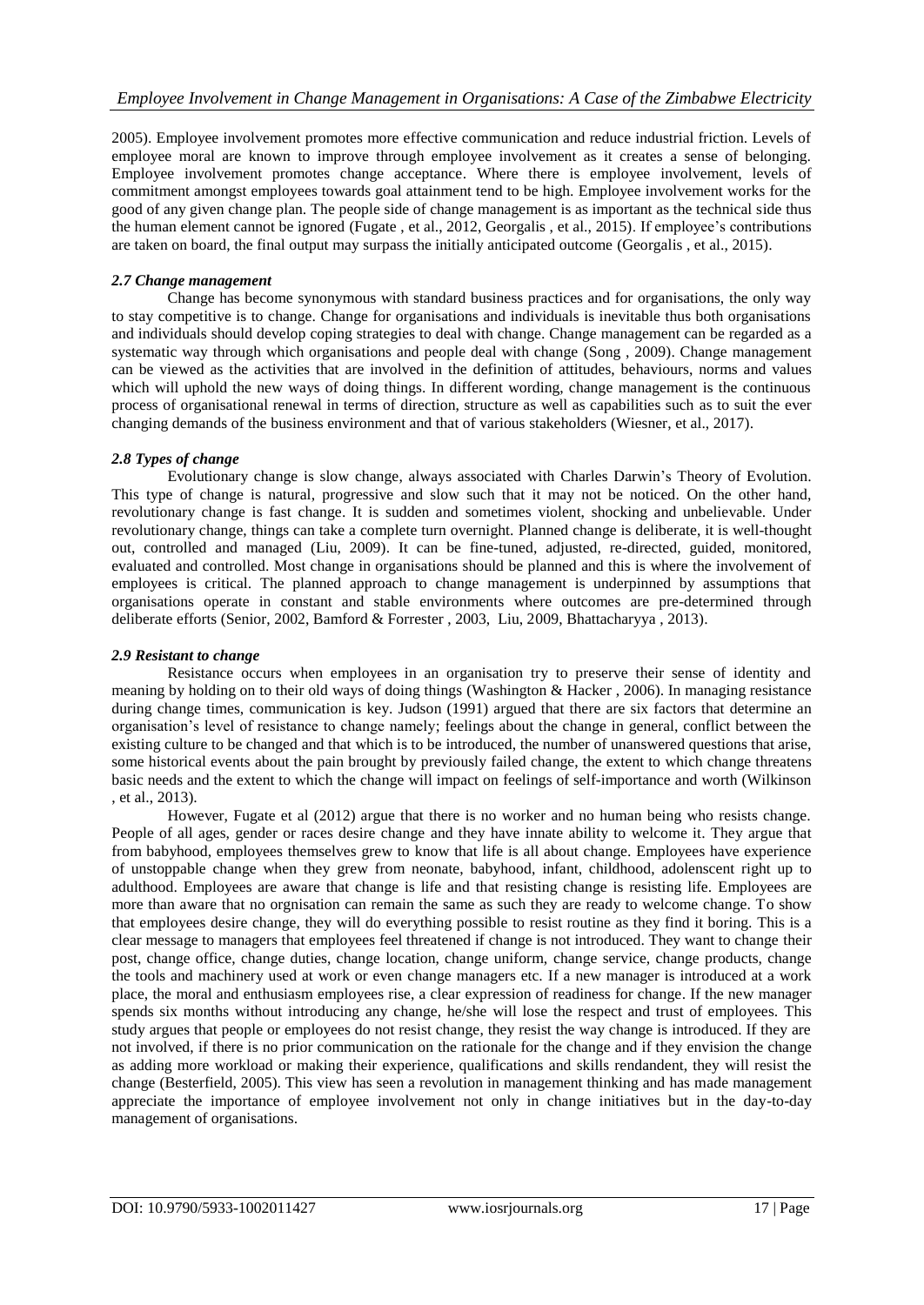# *2.10 Theoretical framework*

## *2.10.1 Change Management Theories and Models*

There are several change theories and models that have been propounded by different theorists and scholars. For the purposes of this study; Lewin's Change Models, McKinsey 7S Model, Kotter's Eight Step Model, and the ADKAR Change Model will be discussed. In this study the word "Theory" and "Model" are used interchangeably knowing fully well that they are not exactly same in meaning but they have a lot in common. This study views both a theory and a model as proven truths. While a theory leads to generalised statements, modelling can help to explain a theory because a model can be a visual illustration of a theory to lead to generalised statements of application. Thus in this context, Kurt Lewin"s Change Theories are also Kurt Lewin"s Change Models.

## *2.10.2 Kurt Lewin – The Three Step Change Model and the Force Field Analysis*

Widely considered the founding father of change management is Kurt Lewin. His 'unfreeze-changerefreeze theory" also called "Three step change model" and the "Force Field Analysis" have been widely used globally (Cummings , et al., 2016).



**Figure 1: Lewin's Three Stage Change Steps** Source: [www.pinterest.com/pin/177962622754250205/](http://www.pinterest.com/pin/177962622754250205/)

As illustrated on Fig. 1 above, Lewin noted that successful change should involve three stages/ processes or steps namely unfreezing, moving (change) and refreezing. Lewin advised that before introducing change, the previous conduct and ways of doing things must first be discarded and there must be action to make employees feel the need for changing/ leaving the old ways. This step of letting go the old behaviour is called Unfreezing. Unfreezing has to do with challenging of the status quo and creating appetite to move on. Lewin"s next step is called Moving. This is the acceptance to change after being convinced that the new way is better. The third and last step is Refreezing. This is making people happy in the new situation, celebrating success and making the new way of doing things a culture in the organisation. It is making staff 're-freeze' in the new state so that they will not slide back to their old ways.

Lewin"s other change model is Force Field Analysis which states that for evry change, there is a driving force (those who support the change or those things and situations which drive us and make it necessary to change). Lewin argues that while there are driving forces for every change, there are also forces that resist/ restrain change. The more you push for change, the more the restraining forces resist the change as illustrated below.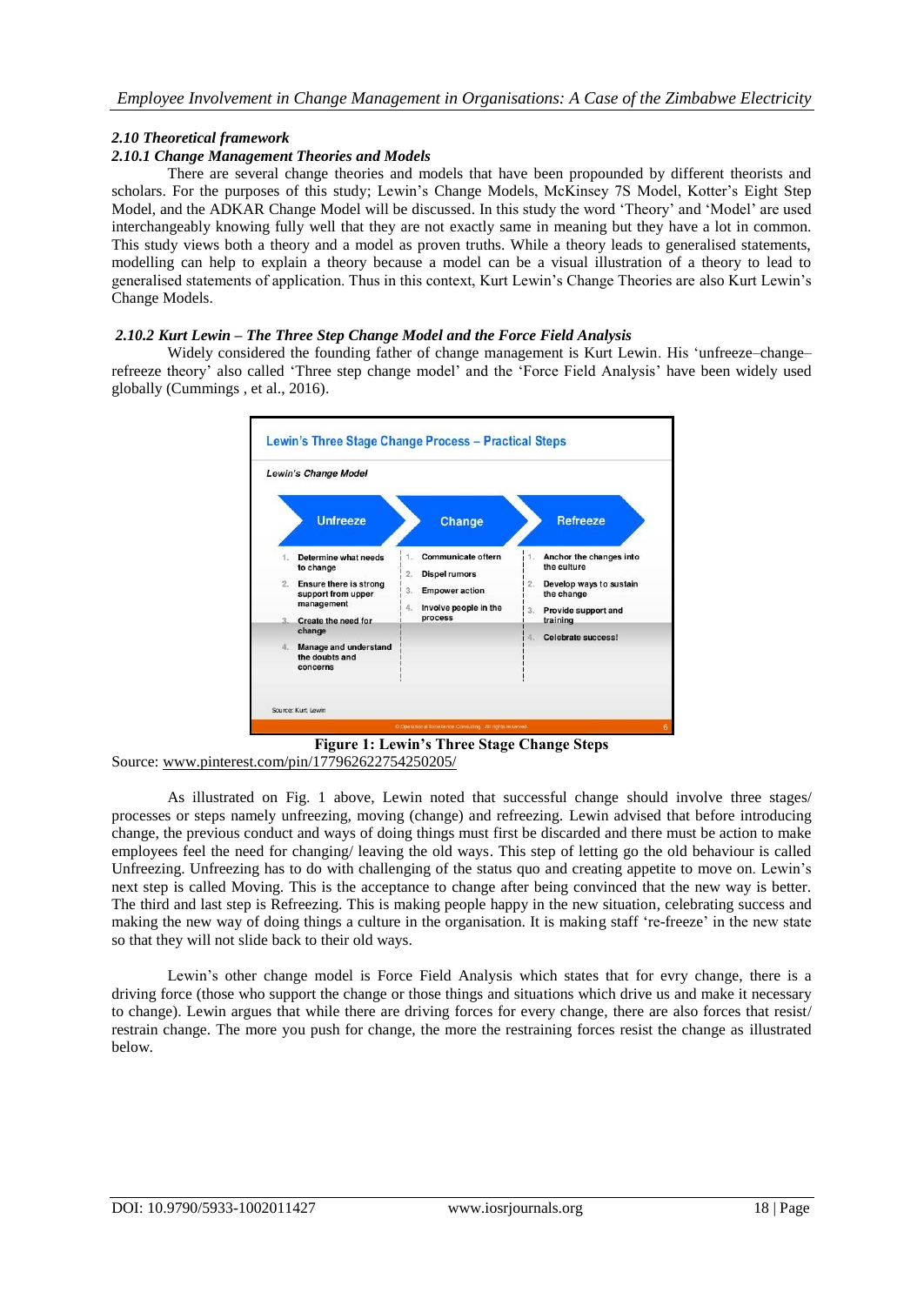*Employee Involvement in Change Management in Organisations: A Case of the Zimbabwe Electricity* 



**Figure 2: Lewin's Force Field Analysis** Source:<https://daniellock.com/force-field-analysis/>

Lewin advised that the role of the change agent is to neutralise/ weaken the restraining/ resisting forces before allowing the driving forces to push through the change process (Bamford and Forrester, 2003). Nuetralising can tae many forms i.e. involving employees right from the start, communicating the change, singling out opinion leaders and making use of them, creating quick wins and giving incentives. The uniqueness of Lewin"s change models is in their simplicity and this is what has contributed to their wide use and ZETDC could easily adopt them.

## *2.10.3 McKinsey 7S Model*

This model was developed by Robert Waterman, To Peters and Julien Philips in the 1980s, the McKinsey 7S Model has been extensively used by consultants and managements across organisations. The McKinsey 7S Model is hinged on the belief that an organisation is made up of interconnected elements namely: **S**tructure, **S**ystem, **S**trategy, **S**taff, **S**kill, **S**tyle and **S**hared values (Armstrong , 2009). Of these seven elements, three namely structure, strategy and systems are referred to as the hard elements while the remaining four elements namely skill, staff, shared values and style are the soft elements.

Due to the interconnectivity that exists among the seven elements, each one of them affects the others hence the need to align them strategically in order for change to be successfully managed. Any change in one of these elements will have repercussions on the other elements. For example, a change in the organisation"s systems will have an implication on the skills, staff, structure and in turn will have an implication on the strategy. Trying to change just one element and maintain the others static will result in the other elements resisting thus the status quo will be maintained. In this regard, any form of change is seen best as a shift in the whole picture (Bhattacharyya, 2013). This model can significantly assist in managing the change process at ZETDC as well.



Source: [www.pinterest.com/pin/14566398770266589/](http://www.pinterest.com/pin/14566398770266589/)

#### *2.10.4 Kotter's Eight Step Change Model*

Kotter"s Eight Step Model of change management was pioneered by John Kotter (1995). After learning that majority of change efforts were failing, Kotter developed this eight step change model so as to provide organisations such as ZETDC with a rubric and a more practical means through which the change process can be applied. The Figure below is an illustrative diagram displaying Kotter's 8 Step Change Model.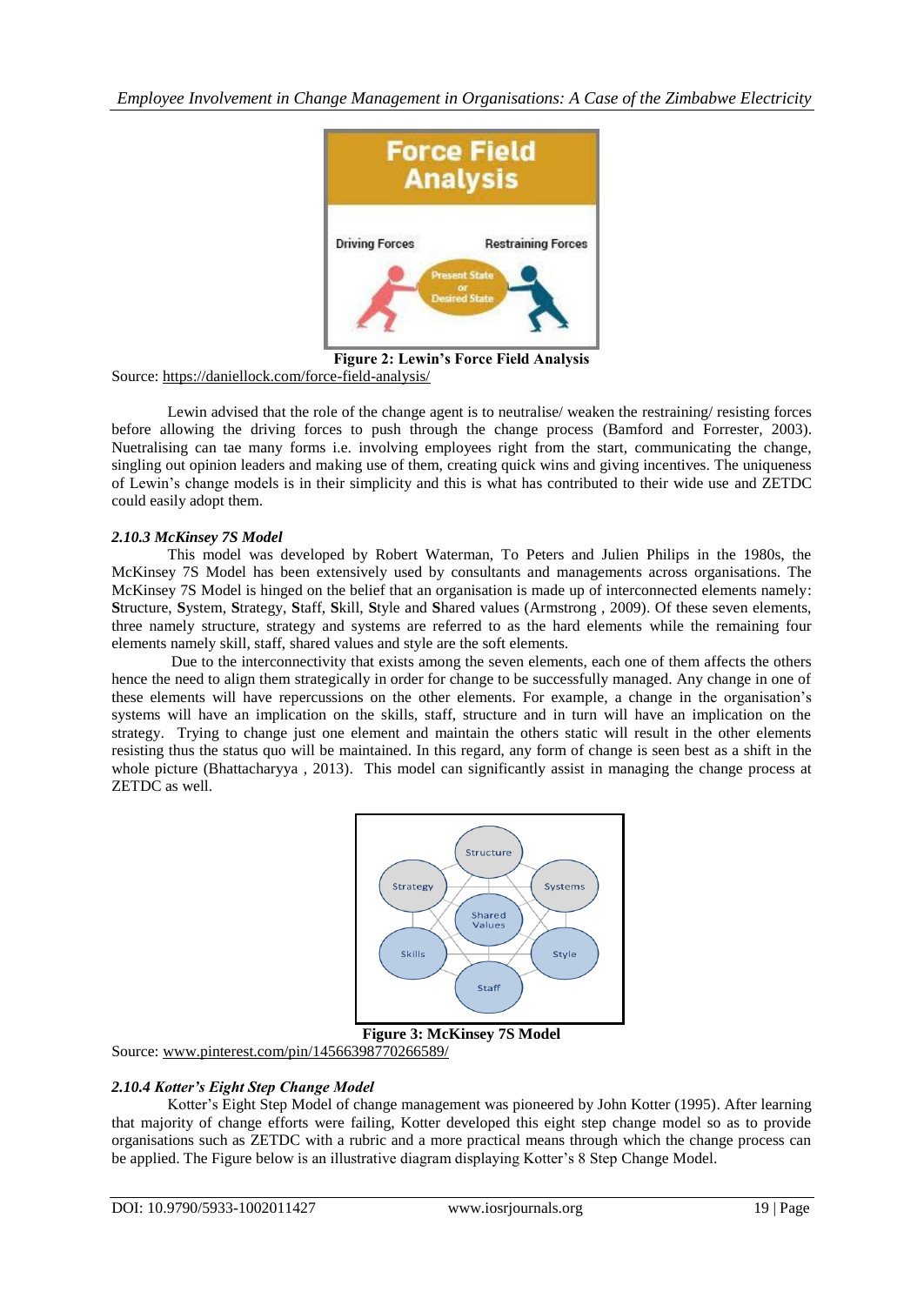

**Figure 4: Illustrative diagram of Kotter's 8 Step Change Model**

Source : [www.pinterest.com/pin](http://www.pinterest.com/pin)

Kotter"s Eight Step Model of organisational transformation was developed after a study of over hundred (100) organisations of different sizes and in different industries (Lunenburg, 2010). The steps are as indicated on the diagram.

## *2.10.5 ADKAR Change Model*

ADKAR model by Hiatt (2006) has gained acceptance in the change management field. ADKAR is acronym for **A**wareness of the need to change, **D**esire to support and participate in the change, **K**nowledge of how to change, **A**bility to implement that change and **R**einforcement to sustain the change (Bhattacharyya , 2013). This model of change management focuses more on individuals as critical factors in the change process and how to enable the person to make a successful transition.



www.expertprogrammanagement.com **Figure 5: ADKAR's Change Model**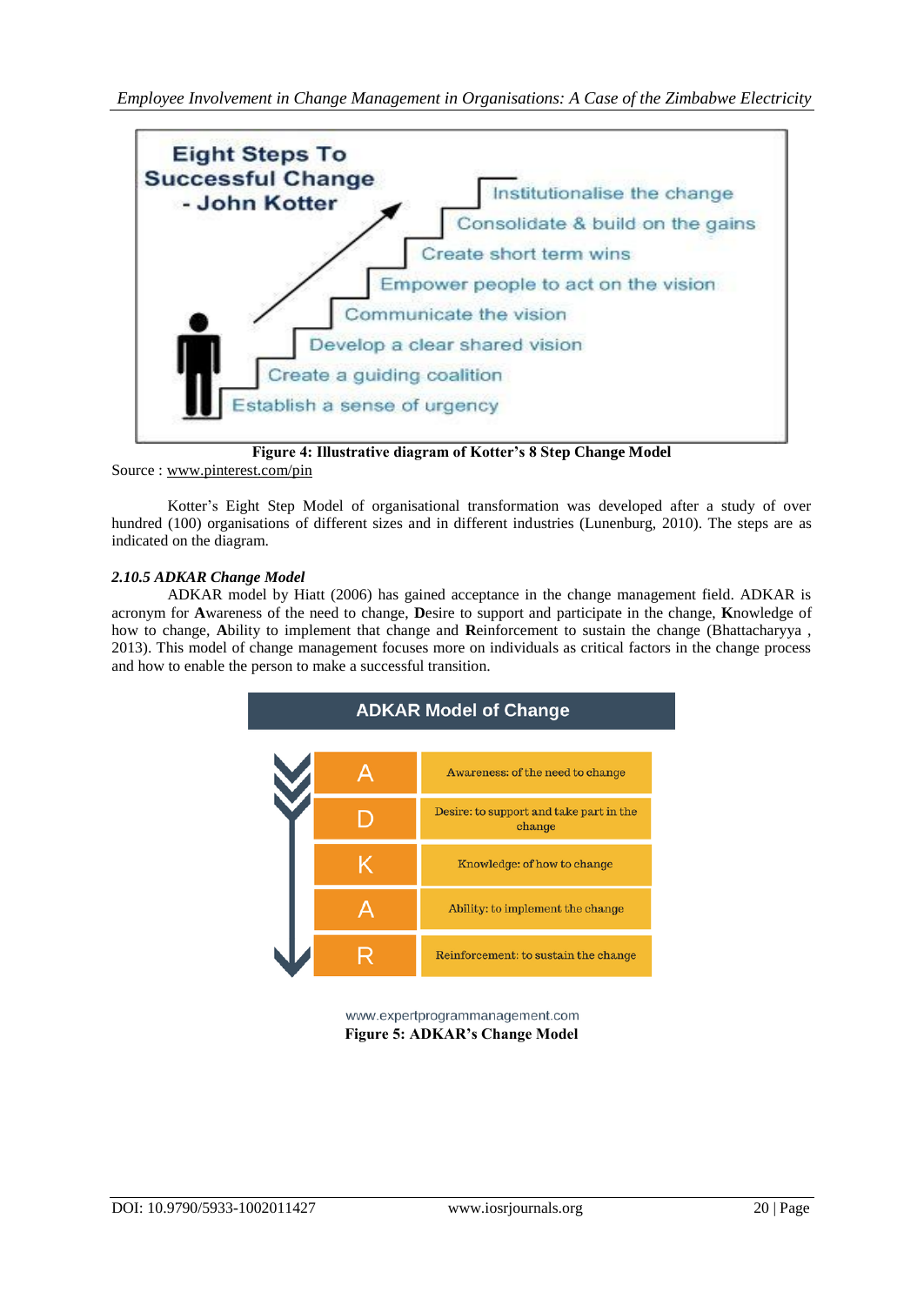# *2.11 Conceptual Framework*



**Figure 6: Conceptual Framework**

If the organisational culture, leadership, employee engagement and involvement and communication are all appropriate in the organisation, the results are that there will be effective and successful change.

# **III. Research Methodology**

This study was a mixed research anchored on Positivism and Interpretivism which informed the adoption of qualitative and quantitative research strategies. The study adopted the case study design in order to achieve depth in understanding the phenomena at hand. Stratified random sampling and purposive sampling were the sampling techniques employed for this study. This study used interview guides and questionnaires as research instruments for purposes of data collection. The Population and sample size were as summarized on the Table below:

|                              | Table 1: Sample Size    |                    |
|------------------------------|-------------------------|--------------------|
| Target sample group          | <b>Total population</b> | <b>Sample Size</b> |
| Management                   | 20                      |                    |
| <b>Supervisory Staff</b>     | 80                      |                    |
| <b>Skilled Staff</b>         | 200                     | 20                 |
| Semi-Skilled & General Staff | 500                     | 50                 |
| <b>Total</b>                 | 800                     | 80                 |

*Source: Research data*

# **IV. Results**

## *4.1 Response analysis*

Of the eighty (80) questionnaires distributed sixty-three (63) where usable thus representing a response rate of 78.75%. This was a high response rate by any measure. Of the 63 respondents, 74,6 % were male while 25,4 % were female. Most respondents (82.3%) had been with ZETDC for 6 years or more and that made their responses well informed.

## *4.2 Change initiatives at ZETDC*

The research sought to find out the change initiatives that have been implemented in ZETDC. The findings revealed that the organisation had undergone a variety of changes including emergent change and planned change. The list of change introduced included: use of pre-paid meters, leadership change, new strategic plan, cost-cutting measures, new procurement systems, corporate governance system, recruitment policies and assets disposal systems to mention but just a few.

Unless people change first, all other forms of change will not succeed (Kuye & Sulaimon, 2011). Respondents constituting 82.5 % were in agreement that the organisation has implemented culture change, with only 6.3 % disagreeing. Such a high percentage in agreement indicated that culture change is indeed an initiative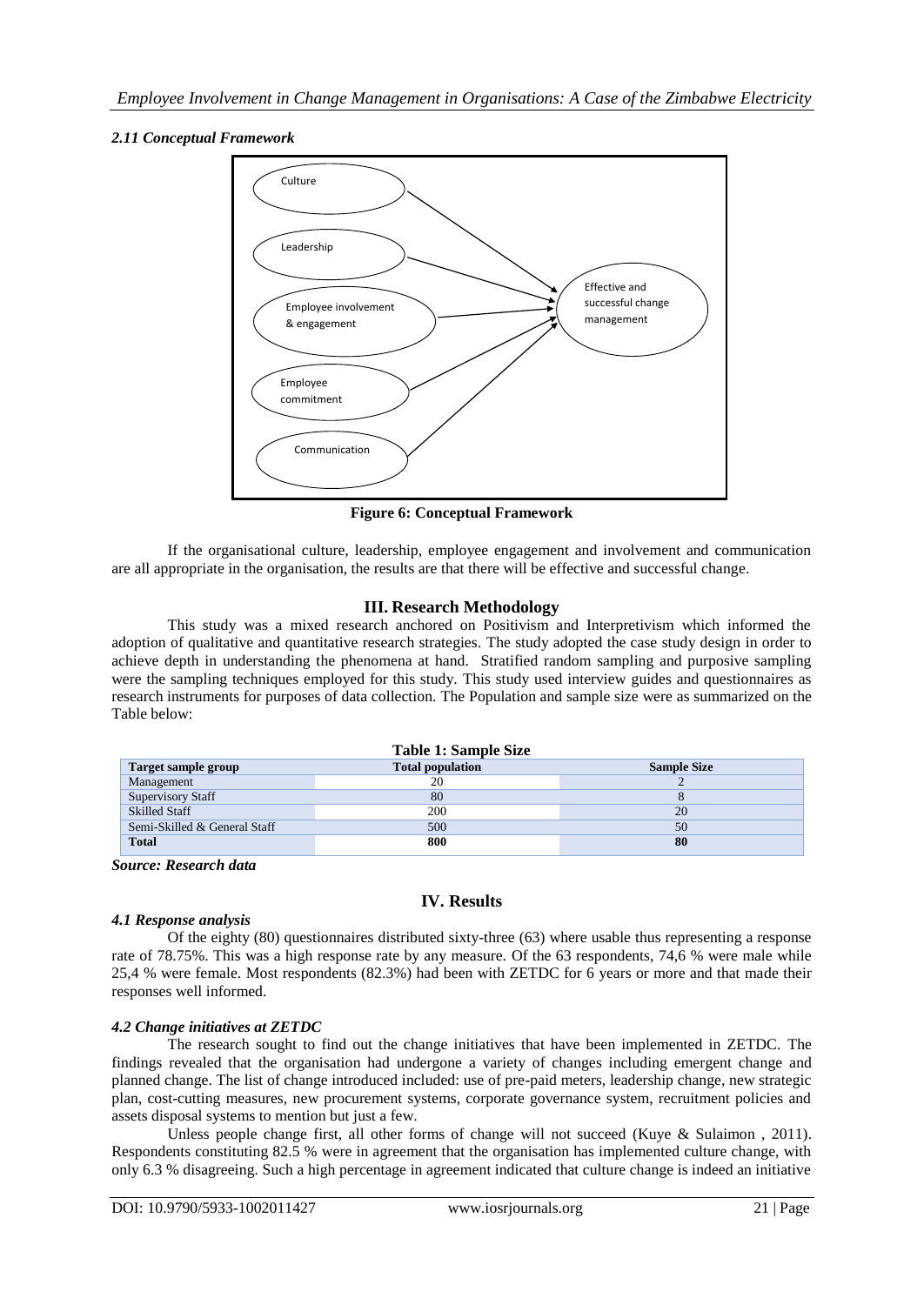that ZETDC has taken in a bid to align people attitudes, efforts and actions with the organisation"s new strategies, work processes and systems.

#### *4.3 Levels of employee involvement*

**Table 2:** Descriptive Statistics – levels of employee involvement

|                                                  |    | Minimum | Maximum | Mean | Std. Deviation |
|--------------------------------------------------|----|---------|---------|------|----------------|
| Consulted on changes to be introduced            | 61 |         |         | 2.69 | 1.962          |
| Responsibility to participate in DM              | 62 |         |         | 3.00 | 2.088          |
| Change problems can be identified and solved by  | 62 |         |         | 3.29 | 1.962          |
| any employee                                     |    |         |         |      |                |
| ideas valued and considered                      | 62 |         |         | 3.02 | 1.895          |
| satisfaction with how employee contributions are | 62 |         |         | 2.74 | 1.958          |
| taken                                            |    |         |         |      |                |
| employees involved at the highest level          | 62 |         |         | 2.85 | 2.047          |
| get feedback on changes that take place          | 62 |         |         | 3.79 | 2.058          |
|                                                  |    |         |         |      |                |

To identify the levels of employee involvement, questions on a seven-point Likert scale were asked. These covered issues on consultation, participation, involvement of employees at highest decision-making level and communication on change related issues.

Generally, the research findings indicated that employee involvement levels in change processes at ZETDC are very low as revealed by mean values of below four (4) for all the questions presented to the respondents.

Majority of the respondents disagreed  $(\overline{x}=2.69)$  that they were consulted on any changes that management introduced before the changes were effected. Results indicate that employees did not have responsibility to make sound decisions  $(\bar{x}=3)$ . On whether management recognised that change-related problems could be identified and solved by any employee, respondents disagreed  $(\overline{x}=3.69)$ . Findings indicated that employee ideas regarding change implementation were not valued or considered by management  $(\overline{x}=3.02)$ .

Respondents highly disagreed  $(\overline{x}=2.85)$  that there was involvement of employees at the highest level of decision-making. The respondents also disagreed that there was feedback relating to change that would have transpired in the organisation  $(\bar{x}=3.79)$ . Responses on satisfaction with the manner in which employee contributions were taken during change processes exhibited that there was no satisfaction, with a mean value of 2.74. This indicated that employees were not satisfied with how their contributions were being handled. The research findings indicated that there are low levels of employee involvement during change initiatives at ZETDC.

#### *4.4 Chi-Square test for association – levels of employee involvement*

From the chi-square test that was run, findings revealed that gender, qualification, manning level and years of service all do not have a significant association with employee involvement. Only age happened to have a significant association with the extent to which employees' contributions are taken during change processes:  $X^2(4) = 14.876$ ;  $p < 0.05$ . The detailed test results are shown in Appendix A

The findings showed an even distribution trend. Those in age group 18-25 years responded with satisfaction with the manner in which their ideas where handled during change as well as those of age range 56 and above. Those in the age range 25-55 constituted the largest percentage of those who were in disagreement that they were satisfied with the manner in which employees ideas were handled during change processes.

|                                                                                            | N  | Minimum | Maximum        | Mean | Std. Deviation |
|--------------------------------------------------------------------------------------------|----|---------|----------------|------|----------------|
| -Empowered to participate in DM (decision-<br>making) at my level.                         | 62 |         |                | 5.11 | 1.641          |
| -Contributions in DM valued because of work<br>experience.                                 | 62 |         | $\overline{ }$ | 4.27 | 1.671          |
| -Contributions in DM valued because of skill.                                              | 62 |         | 7              | 4.35 | 1.728          |
| -Contributions in DM valued because of level<br>of education.                              | 61 |         | $\mathbf{r}$   | 4.03 | 1.807          |
| -Years of service considered to decide on<br>whether one participate in change activities. | 62 |         | 7              | 2.71 | 1.623          |
| -TU representation influences employee<br>involvement in DM concerning change.             | 62 |         | 7              | 3.55 | 1.947          |
| -Management's leadership style promotes<br>employee involvement in change activities.      | 62 |         | 7              | 3.50 | 1.965          |

#### *4.5 Factors influencing employee involvement* **Table 3: – Factors influencing employee involvement**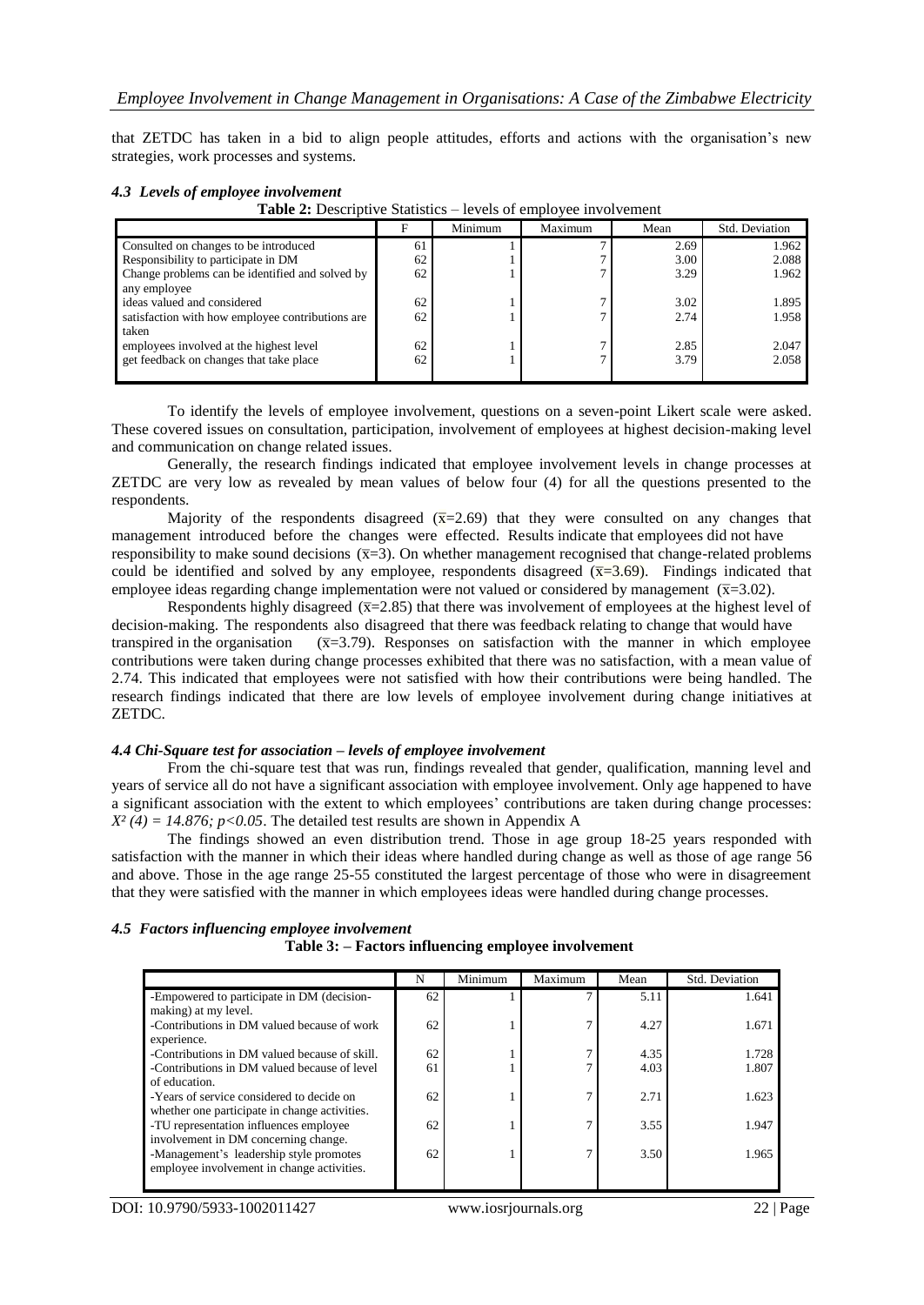On perceptions influencing the involvement of employees, findings indicated that Trade Union (TU) representation does not influence employee involvement.

#### *4.6 Chi-Square test for association - Factors influencing employee involvement*

A chi-square test was run to test for association between factors influencing employee involvement and respondents characteristic. Age, gender, and manning level did not have any significant association with the perceptions on factors influencing involvement. These results are presented in Appendix B. The results showed a significant association between qualification and the consideration of years of service by management: *X² (5)*   $= 10.164$ ; *p*<0.05 and years of service and trade union representation: *X<sup>2</sup>* (5) = 13.180; *p*<0.05. The crosstabs show that the more educated one is the more they perceive that management does not consider one"s years of service when deciding whether or not to involve an employee in change-related decision-making.

#### *4.7 Strategies for enhanced successful change implementation*

| <b>Table 4:</b> Strategies for enhanced successful change management |    |         |         |      |                |
|----------------------------------------------------------------------|----|---------|---------|------|----------------|
|                                                                      | N  | Minimum | Maximum | Mean | Std. Deviation |
| -Communication influences correct and successful change              | 63 |         |         | 5.94 | 1.512          |
| implementation.                                                      |    |         |         |      |                |
| -T&D (Training & Development) helps correct and complete             | 63 |         |         | 6.00 | 1.459          |
| change implementation.                                               |    |         |         |      |                |
| -Incentives influence efforts on change implementation.              | 63 |         |         | 5.52 | 1.595          |
| -Clearly defined roles promote interest on successful change         | 63 |         |         | 5.92 | 1.336          |
| implementation.                                                      |    |         |         |      |                |
| -Teamwork enhances successful change implementation.                 | 63 |         |         | 6.27 | 1.019          |
| -Enough resources are provided.                                      | 63 |         |         | 3.21 | 2.141          |
| -Ability to change work methods influences successful change         | 63 |         |         | 5.25 | 1.470          |
| management.                                                          |    |         |         |      |                |
| <b>Valid N</b> (listwise)                                            | 63 |         |         |      |                |

As part of the research objectives, the research sought to find out the strategies for enhanced employee involvement in change management. Findings revealed that respondents were in agreement that communication, training and development, clearly defined roles and teamwork would enhance successful change implementation.

#### *4.8 Chi-Square Test for association –Strategies for enhanced successful change implementation and respondent's characteristics*

The research findings indicated that gender, manning level and years of service had no significant association with the strategies for enhancing successful change implementation. Results are shown in Appendix C**.** Age and qualifications where found to be significantly associated with resource availability and promotion of successful change through clearly defined roles. Age was found to be significantly associated with resource availability:  $X^2$  (4) = 13.445; p<0.05. Employee qualification was found to be significantly associated with promotion of successful change through clearly defined roles:  $X^2$  (5) = 10.100; p<0.05, and also significantly associated with resource availability:  $X^2(5) = 11.941$ ;  $p < 0.05$ .

From these findings, it can be concluded that the more one is educated, the more they are in agreement that clearly defined roles will promote their interest in successful change management at ZETDC (100% of those with Honours and Masters degrees and 80% of those with diplomas)

#### . *4.9 Interview Findings*

This section presents the findings obtained from the interviews conducted with members of the management team. Of the targeted seven (7) interviews, five (5) sailed through representing 72.4 % response rate.

#### *4.9.1 Understanding of employee involvement and levels of involvement in ZETDC*

The managers who were interviewed proved to have an understanding of what employee involvement is. Thus management feels that employee involvement is being practiced. These findings conflict with those obtained from the generality of the employees, which instead revealed that employee involvement levels are low.

#### *4.9.2 Importance of employee involvement in change related decision making*

Interview findings reveal that management appreciated the involvement of employees in decisionmaking concerning change. It was pointed out that if employees are taken on board to participate in issues that concern them, they would commit themselves to work towards the fulfillment of the targeted change goals.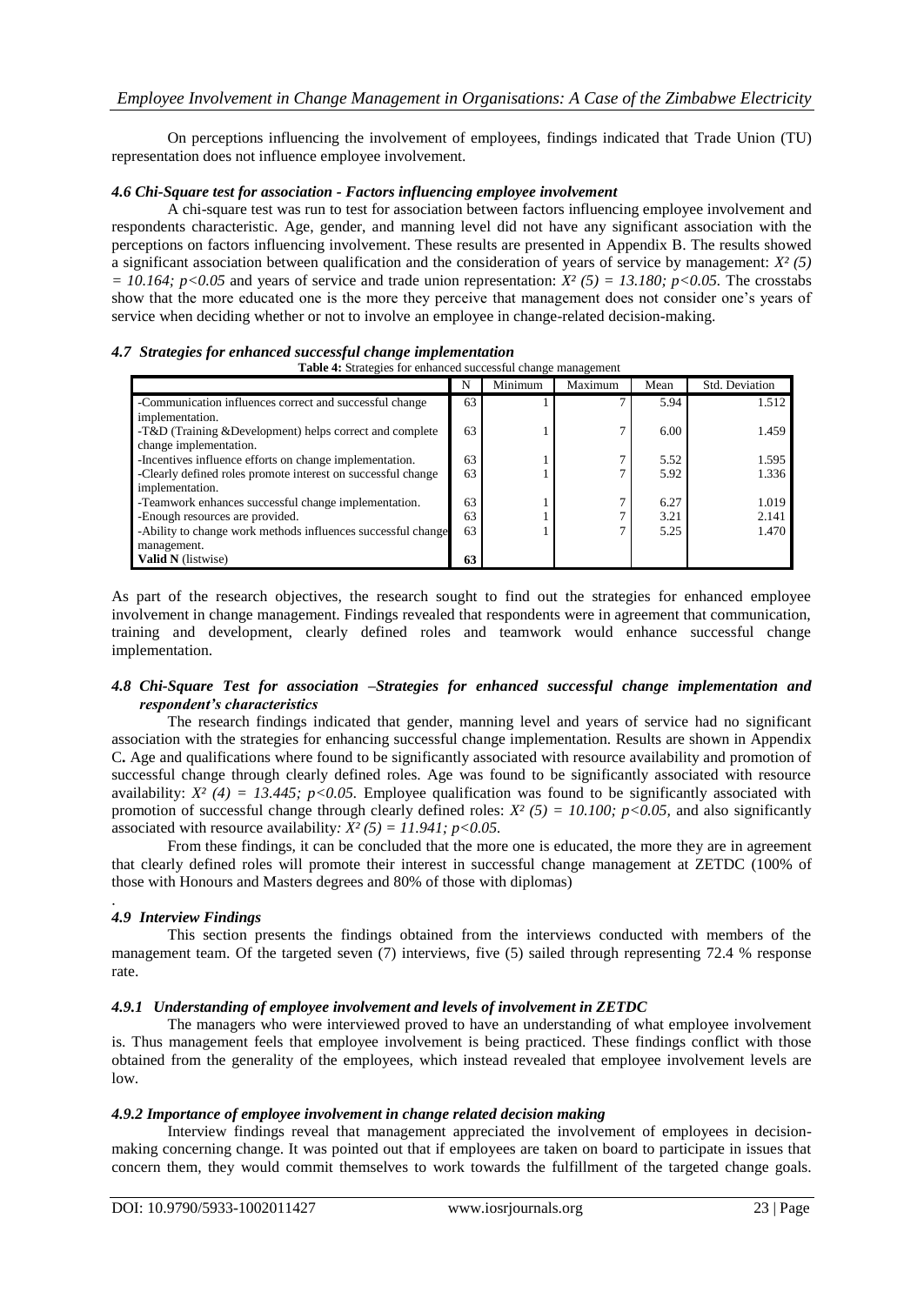Interviewees however pointed out that not all forms of change allowed the involvement of employees as there are cases where a decision has to be made with urgency. In such cases, management acts accordingly and then just relay the feedback to employees.

## *4.9.3 Factors considered when deciding whether or not to involve employees*

Management respondents revealed that such factors as employee grade, employee"s skill, experience, conduct, level of education and the change initiative at hand are taken into consideration when deciding whether or not to involve an employee in change related decision-making.

## *4.9.4 Strategies to enhance successful change implementation*

The interview findings revealed that training and development, resources availability, proper planning and coordination and communication enhance the extent to which change is successfully implemented. In explaining why communication was critical in enhancing successful change, a managerial respondent highlighted: *Communication, if properly done would ensure that everyone across the organization is aware of the happenings and thus they are better capacitated to play their role.*

# **V. Conclusions**

## *5.0 Change initiatives at ZETDC*

The introduction of prepaid metering saw the organisational structure being changed at ZETDC. Levels of employee engagement at ZETDC were low. A majority of employees in the organisation pointed out that they were not being involved in decision-making concerning change; even that which affects them directly. In contrast, managerial employees were of the view that employee involvement levels were on the higher side. There was a significant association between "age" and the extent to which employees were satisfied with the way they were involved in decision-making.

## *5.1 Perceptions of factors influencing involvement*

Work experience, employee"s skill and level of education were found to be the factors that influence the involvement of employees. Years of service, trade union representation and management"s leadership style were among the factors that were found not to be as influential in employee involvement. Management respondents were of the opinion that type of change to be implemented would also determine the extent to which employees are involved. There is a significant association between an employee's qualification and the possibility of management involving that employee in change-related decisions.

## **5.2** *Strategies for enhancing correct and holistic change implementation*

Communication, training and development, incentives, teamwork and clearly defined roles were indicated as strategies that would enhance correct and holistic change implementation.

# **VI. Recommendations**

In light of the above findings and conclusions, the study came up with the following recommendations:

- a. ZETDC should create a shared vision by involving employees in the change process right from ideation or initiation right up to monitoring and evaluation.
- b. Management should facilitate timely access to information in order to allow employees to communicate their views in the change process.
- c. ZETDC should make use of the organisation"s intranet group e-mail platform such that each and every employee is informed of the pending change for their input.
- d. ZETDC should ensure continuous training and development of employees at all levels.
- e. Incentives which could be monetary or non-monetary such as recognition, should be given to promote employees" interests and commitment to change implementation.
- f. Management can identify influential individuals and make them change champions in order to promote a culture change amongst employees.

## **VII. Implications For Future Research**

This study focused on ZETDC, as such the results should be generalized with caution, especially to other organisations outside the energy industry. Future research should explore the involvement of employees in change management in other industries and comparison of the findings could draw similarities for future generalisations.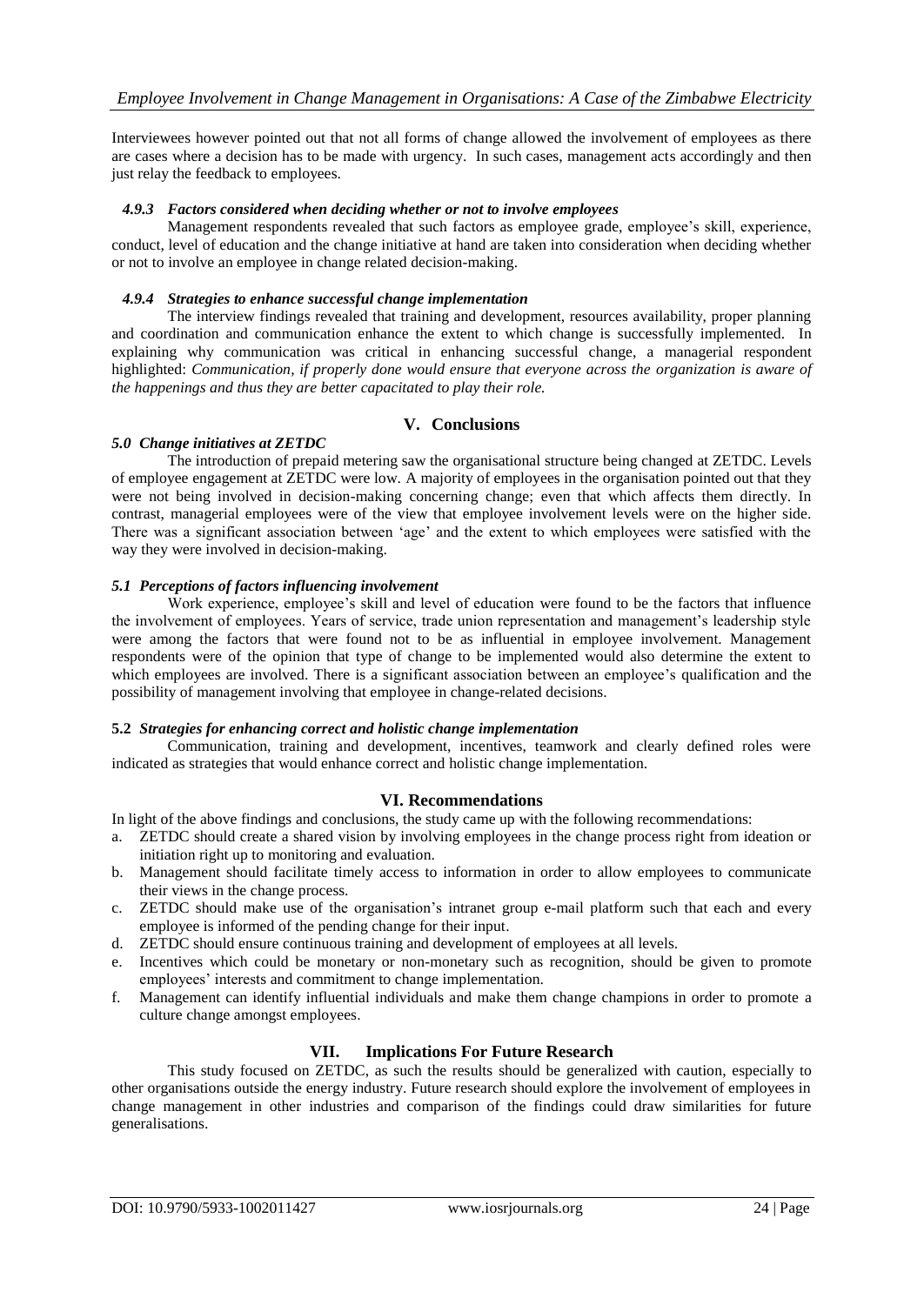#### **References**

- [1]. Armstrong, M. (2009). Handbook of Human Resource Management Practice.  $11^{\text{th}}$  Ed. London: Kogan Page. [2]. Bamford, D.R. & Forrester, P.L. (2003). Managing planned and emergent change within an operations ma
- [2]. Bamford, D.R. & Forrester, P.L. (2003). Managing planned and emergent change within an operations management environment. *Internatioanal Journal of Operations and Production Management,* 23(5), pp. 546-564.
- [3]. Besterfield, D.H. (2005). Total Quality Management*.* 1st ed. New Jersey : Prentice Hall.
- [4]. Bhatt, P.R. and Bhatt, R.R. (2017). Managing Change at Muhibbah Engineering. *South Asian Journal of Business Management Cases,* 6(1), pp. 12-25.
- [5]. Bhattacharyya, D.K. (2013). Managing Change with a Time-Tested Organic Model. *Compensation and Benefits Review,* 45(6), pp. 340-349.
- [6]. Cohen, L., Manion, L. and Morrison, K. (2007). Research Methods in Educa*tion.* 6th ed. New York : Routledge.
- [7]. Cummings, S., Bridgman, T. and Brown, K. G. (2016). Unfreezing change as the three step. Rethinking Kurt Lewin's legacy for change management. *Human Relations ,* 69(1), pp. 33-60.
- [8]. Cummings, T.G. & Worley, C.G. (2008). Organisational Development & Change*.* Mason Cengage Learning .
- [9]. Fugate, M., Prussia, G. E. and Kinick, A. J., (2012). Managing employee withdrawal during organisational change. *Journal of Management,* 38(1), pp. 890-914.
- [10]. Georgalis, J., Samaratunge , R., Kimberly , N. and Lu, Y., (2015). Change Process Characteristics and Resistance to Organisational Change. *Australian Journal of Management ,* 40(1), pp. 89-113.
- [11]. Graetz, F. and Smith, A. C. T., (2010). Managing Organisational Change: A Philosophies of Change Approach.. *Journal of Change Management,* 10(2), pp. 135-154.
- [12]. Gratton, L. (2004). *The democratic enterprise.* 1st ed. London : Prentice Hall. [13]. Greener, S., (2008). *Business Research Methods,* New York : Ventus Publishing.
- [14]. Harrison, J. S. and Freeman , R. E. (2004). Is organisational democracy worth the effort?. *The Academy of Management Executive,*  pp. 49-53.
- *[15].* Hussain, S. T. (2017). Kurt Lewin's change model: A critical review of the role of leadership and employee involvement in organisational change. *Journal of Innovation and Knowledge*
- [16]. Kotter , J. P. and Cohen, D., (2002). *The Heart of Change: Real life stories of how people change their organisations*, Boston : Harvard Business School Press.
- *[17].* Kotter, J. P., (1996). Leeding Change. *Harvard Business School Press.*
- [18]. Kuye , O. L. and Sulaimon , A.H. A., (2011). Employee involvement in decision-making. *Serbian Journal of Management,* 6(1), pp. 1-15.
- [19]. Liu, Y., (2009). Analysis and evaluation of organisational change approaches. *International Journal of Business and Management,*  4(12), pp. 234-238.
- [20]. Lunenburg, F. C., (2010). Approaches to Managing Organisational Change. *International Journal of Scholary Academic Intellectual Diversity,* 12(1).
- [21]. Luscher, C. and Lewis , M. W., (2008). Organisational Change and Managerial Sensemaking: Working through paradox. *Academy of Management Journal,* 51(1), pp. 221-240.
- [22]. Naghibi, M. A. and Baban, H., (2011). *Strategic Change Management: The Challenges Faced by Organisations*. France, IPEDR.
- [23]. Neves, P. ( 2011). Buliding Commitment to Change: The role of perceived supervisor support and competence. *European Journal of Work and Organisational Psychology,* 20(1), pp. 437-450.
- [24]. Pryor , M. G. (2008). Challenges facing change management theories. *Delhi Business Review.,* 9(1), pp. 1-20.
- [25]. Qi, F. and Wang, W. (2016). Employee involvement, public service motivation and perceived organisational performance. *International Review of Administrative Sciences,* Issue DOI: 10.1177/0020852316662532, pp. 1-19.
- [26]. Self, D. R. and Schraeder, M. (2009). 'Enhancing the success of organisational change'. *Leadership and Organisation Development Journal,* 30(2), pp. 167-182.
- [27]. Song, X. (2009). Why do change management strategies fail : Illustrations with case studies. *Journal of Cambridge Studies,* 4(1), pp. 6-15.
- [28]. Straatmann, T., Kohnke, O., Hattrup, K. and Mueller, K., (2016). Assessing employees' reaction to organisational change: An intergrative framework of change. *The Journal of Applied Behavioural Science,* 52(3), pp. 265-295.
- [29]. UNIDO (2007). The Reform of the power sector in Africa*.* [Online[\] www.unido.org](http://www.unido.org/) [Accessed 11 Sep 2017].
- Utete, P. (2016). *ZETDC*. [Online] Available at: www.zetdc.co.zw/become-blue-chip[Accessed 26 Aug 2017].
- [31]. Washington, M. and Hacker, M., (2006). Why change fails: Knowledge Counts. *Leadership and Organisation Development Journal,* 26(5), pp. 400-411.
- [32]. Washinton, M. and Hacker, M., (2005). Why Change Fails: Knowledge Counts. *Leadership and Organisation Development Journal,* 26(5), pp. 400-411.
- [33]. Wiesner, R., Chadee, D. and Best, P. (2017). Managing Change Towards Environmental Sustainability: A Conceptual Model in Small and Medium Enterprises. *Organisation and Environment,* pp. 1-26.
- [34]. Wilkinson, A., Townsend, K. and Burgess, J. (2013). Reassessing employee involvement and participation. *Journal of Industrial Relations,* 55(4), pp. 583-600.
- [35]. ZESA (2012). [Online] Available at: www.zesa.co.zw/index.php/2012-12-12-10-39[Accessed 26 August 2017].
- [36]. Zhou, G. (2012). Three decades of public enterprise restructuring in Zimbabwe a will-of-the-wisp chase?. *International Journal of Humanities and Social Science,* 2(20), pp. 175-184.
- [37]. Zhou, G. (2000). Public Enterprise Sector Reforms in Zimbabwe. *Zambezia,* xxvii(ii), pp. 195-219.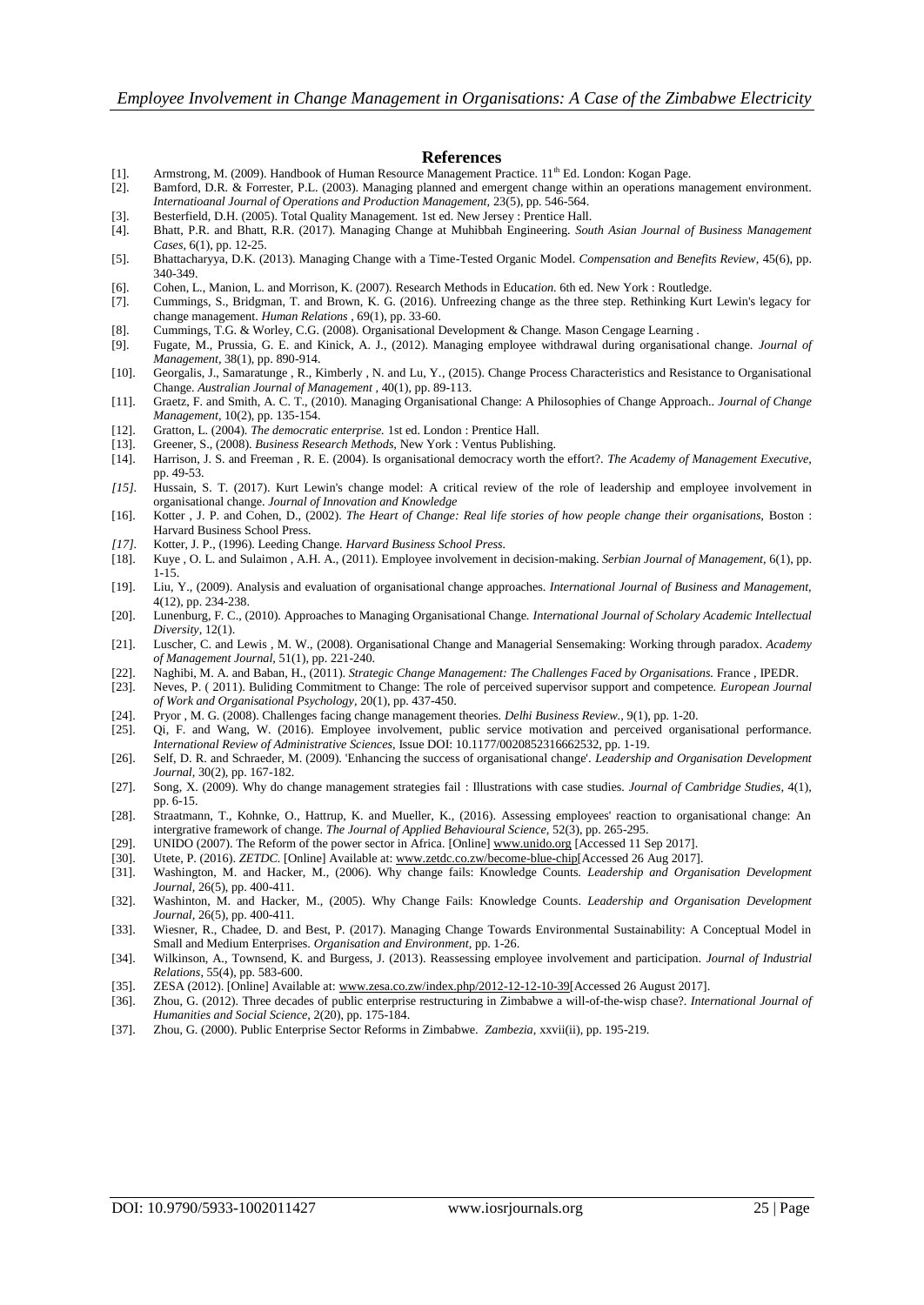| Levels of                                                                                      | Age             |              |      | Gender          |      |      | Qualification   |      |      |                         | <b>Manning Level</b> |      | <b>Years of Service</b> |      |      |
|------------------------------------------------------------------------------------------------|-----------------|--------------|------|-----------------|------|------|-----------------|------|------|-------------------------|----------------------|------|-------------------------|------|------|
| Employee<br>involvement                                                                        |                 |              |      |                 |      |      |                 |      |      |                         |                      |      |                         |      |      |
|                                                                                                | $X^2$ (df<br>4) | $\mathbf{p}$ | Ø    | $X^2$<br>(df 1) | p    | ø    | $X^2$<br>(df 5) | p    | ø    | $\mathrm{X}^2$<br>(df3) | p                    | ø    | $X^2$<br>(df 5)         | p    | ø    |
| Consultation<br>on changes<br>management<br>intends to<br>introduce                            | 2.024           | .731         | .184 | .046            | .830 | .028 | 3.447           | .631 | .242 | 2.292                   | .514                 | .195 | 3.344                   | .647 | .236 |
| Responsibility<br>to participate in<br>decision<br>making                                      | 9.657           | .047         | .398 | 1.608           | .205 | .161 | 1.694           | .890 | .168 | 3.531                   | .317                 | .241 | 6.759                   | .239 | .333 |
| Change related<br>problems can<br>be solved by<br>any employee                                 | 7.252           | .123         | .345 | 1.303           | .254 | .145 | 7.791           | .168 | .360 | 1.039                   | .792                 | .131 | 3.918                   | .561 | .253 |
| My ideas<br>regarding<br>change<br>implementation<br>are valued and<br>considered              | 8.090           | .088         | .364 | .063            | .081 | .032 | 8.116           | .150 | .368 | 1.137                   | .768                 | .137 | 2.415                   | .789 | .199 |
| Am satisfied<br>with employee<br>involvement<br>decision<br>making                             | 14.876          | .005         | .494 | .933            | .334 | .123 | 5.505           | .357 | .303 | .602                    | .896                 | .099 | 3.672                   | .598 | .245 |
| Employees<br>involved at<br>highest level of<br>decision<br>making                             | 6.624           | .157         | .330 | 1.376           | .241 | .149 | 4.400           | .493 | .271 | 1.174                   | .759                 | .139 | 3.393                   | .640 | .236 |
| I always get<br>feedback<br>concerning<br>changes that<br>take place in<br>the<br>organization | 2.942           | .568         | .220 | .231            | .631 | .061 | 6.764           | .239 | .336 | 1.982                   | .576                 | .180 | 4.513                   | .478 | .272 |

| APPENDIX A: Levels of employee involvement in change processes. |  |  |  |
|-----------------------------------------------------------------|--|--|--|
|                                                                 |  |  |  |

*χ*2: Chi square test statistic; df: degrees of freedom; \*significant at p <. 05; ø: Phi coefficient

## APPENDIX B: Perceptions on factors influencing employee involvement

| Perceptions of<br>factors<br>influencing<br>involvement  |                 | Age  |      |                 | <b>Gender</b> |      |                 | <b>Oualification</b> |      |                 | <b>Manning Level</b> |      |                 | <b>Years of Service</b> |      |  |
|----------------------------------------------------------|-----------------|------|------|-----------------|---------------|------|-----------------|----------------------|------|-----------------|----------------------|------|-----------------|-------------------------|------|--|
|                                                          | $X^2$<br>(df 4) | p    | ø    | $X^2$<br>(df 1) | p             | ø    | $X^2$ (df<br>5) | p                    | Ø    | $X^2$<br>(df 3) | p                    | Ø    | $X^2$ (df<br>5) | p                       | Ø    |  |
| Supervisor<br>empowerment                                | 2.942           | .568 | .220 | 2.819           | .093          | .213 | 2.892           | .717                 | .220 | 3.089           | .378                 | .225 | 6.147           | .292                    | .317 |  |
| Work<br>experience                                       | 1.712           | .789 | .168 | 2.536           | .111          | .202 | 1.994           | .850                 | .182 | 2.856           | .414                 | .216 | 3.513           | .621                    | .240 |  |
| Skill                                                    | 4.521           | .340 | .272 | .022            | .881          | .019 | 4.601           | .466                 | .227 | 3.996           | .262                 | .256 | 7.669           | .175                    | .355 |  |
| Level of<br>education                                    | 2.905           | .574 | .218 | 1.147           | .284          | .137 | 4.044           | .543                 | .262 | 1.116           | .773                 | .136 | 4.754           | .447                    | .281 |  |
| Management's<br>consideration<br>of years in<br>service  | 3.650           | .456 | .247 | 1.187           | .276          | .138 | 10.164          | .050                 | .412 | .998            | .802                 | .128 | 4.508           | .479                    | .272 |  |
| Trade union<br>representation                            | 1.620           | .805 | .163 | .316            | .574          | .071 | 6.594           | .253                 | .332 | 3.117           | .374                 | .226 | 13.180          | .022                    | .465 |  |
| Leadership<br>style influence<br>employee<br>involvement | 5.391           | .250 | .297 | .013            | .908          | .015 | 7.603           | .179                 | .356 | 1.175           | .759                 | .139 | 5.915           | .315                    | .311 |  |

*χ*2: Chi square test statistic; df: degrees of freedom; \*significant at p <. 05; ø: Phi coefficient